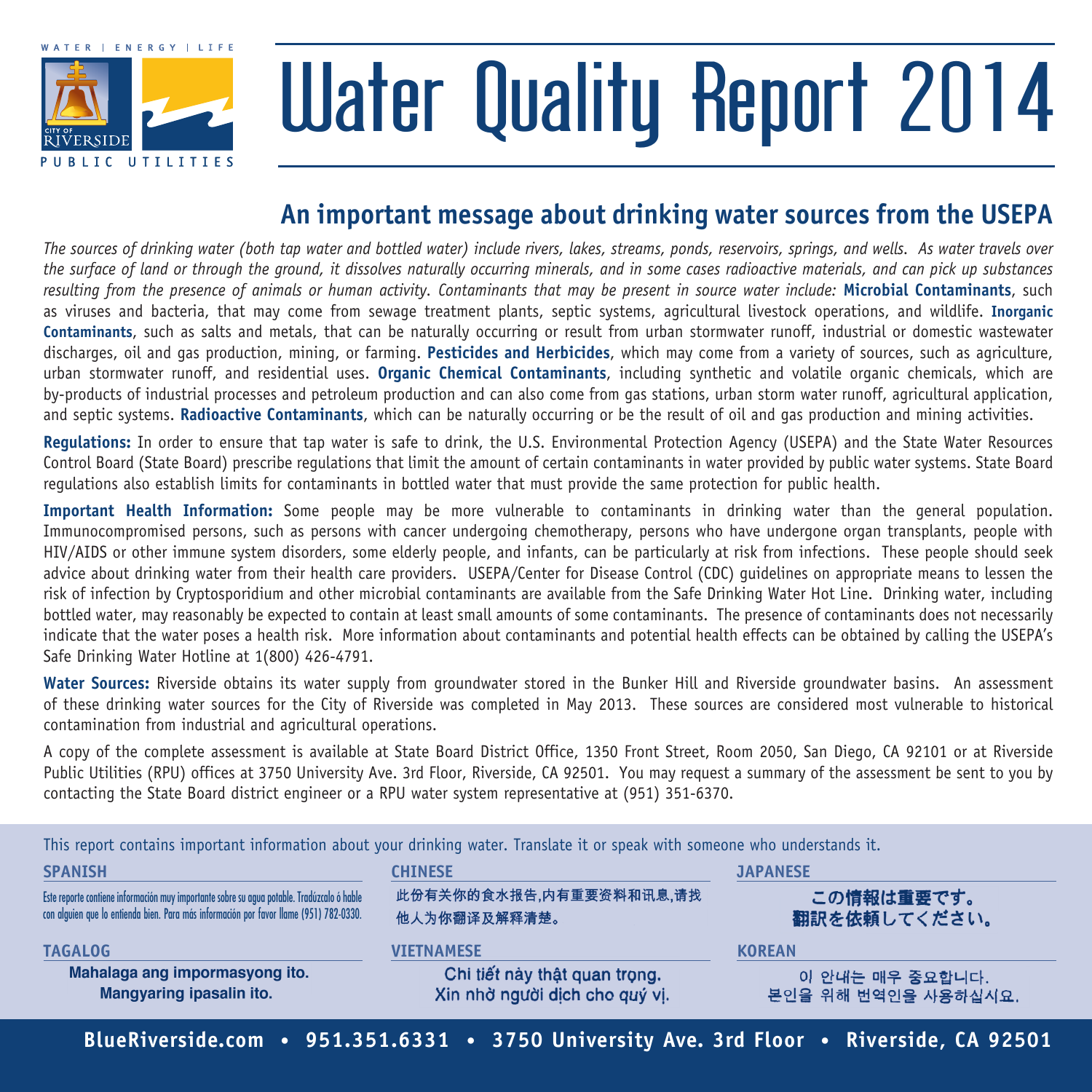## **SECONDARY STANDARDS** AESTHETIC STANDARDS

|                                         | <b>STATE</b><br><b>MCL</b> | AVERAGE               | RIVERSIDE PUBLIC UTILITIES<br><b>RANGE</b> | <b>SOURCES IN</b><br><b>DRINKING WATER</b> |
|-----------------------------------------|----------------------------|-----------------------|--------------------------------------------|--------------------------------------------|
| Odor Threshold                          | 3 Units                    | 1 Units               | $1$ - 3 Units                              | Naturally present<br>in environment        |
| Chloride                                | 500 ppm                    | 33 ppm                | 32 - 34 ppm                                | Naturally present<br>in environment        |
| Sulfate                                 | 500 ppm                    | 73 ppm                | 69 - 82 ppm                                | Naturally present<br>in environment        |
| <b>Total Dissolved</b><br>Solids "TDS"  | 1,000 ppm                  | 385 ppm               | 330 - 510 ppm                              | Naturally present<br>in environment        |
| Specific<br>Conductance                 | 1,600 µmho                 |                       | $617$ µmho $580 - 650$ µmho                | Substances form<br>ions in water           |
| Color                                   | 15 Units                   | 3.0 Units             | 3.0 Units                                  | Naturally-occurring<br>organic materials   |
| pH Units                                | NS                         | 7.6 Units             | $6.9 - 8.4$ Units                          | Naturally present<br>in environment        |
| <b>Hardness</b><br>(CaCO <sub>3</sub> ) | NS                         | $208$ ppm             | 200 - 220 ppm                              | Naturally present<br>in environment        |
| Alkalinity<br>(CaCO <sub>3</sub> )      | NS                         | $(12$ gpg)<br>152 ppm | 140 - 160 ppm                              | Naturally present<br>in environment        |
| Sodium                                  | NS                         | 43 ppm                | 38 - 45 ppm                                | Naturally present<br>in environment        |
| Calcium                                 | NS                         | 68 ppm                | 66 - 70 ppm                                | Naturally present<br>in environment        |
| Potassium                               | NS                         | $3.0$ ppm             | $3.0 - 3.4$ ppm                            | Naturally present<br>in environment        |
| Magnesium                               | NS                         | 10 ppm                | $10 - 12$ ppm                              | Naturally present<br>in environment        |
| Turbidity                               | <b>5.0 NTU</b>             | $<$ 0.1 NTU $\vert$   | $<$ 0.1 - 0.38 NTU                         | Naturally present<br>in environment        |

#### **Monitoring Report 2014**

Riverside Public Utilities tests for more than 200 possible contaminants in our water system. This report provides data from sampling conducted in calendar year 2014. Only those contaminants detected in our water system are listed here. For a listing of additional chemical tests, please contact our Water Quality Division at (951) 351-6370.

#### **Water Resources**

RPU met all of its water supply needs in 2014 by utilizing groundwater sources located in the San Bernardino Bunker Hill Basin and the Riverside Basin. RPU treats some of its wells and all water sources are blended at a central location before entering into distribution. All data provided are from samples collected in the distribution system or at the entry point to the system.

#### **Water Compliance & Monitoring Program**

In 2014, we collected more than 18,600 water samples to test for a variety of potential contaminants. Samples were collected at water sources, along transmission pipelines, throughout the distribution system, including reservoirs and booster stations, and treatment plants to ensure water quality from its source to your meter.

The Utility uses state certified independent laboratories to perform water tests. This ensures that an independent set of experts test your water from the source to your meter. Last year, we spent more than \$600,000 on compliance laboratory costs.

#### **Riverside Public Utilities 2014 Water Sampling Data**

- 6,530 Samples collected to test for bacteria.
- 6,902 Samples collected for source and system compliance and monitoring.
- 5,183 Samples collected for treatment plant compliance and monitoring.
- 18,615 Total samples collected.

**We are pleased to report that our water met or surpassed all state and federal drinking water quality standards in 2014. We welcome you to attend our Board of Public Utilities meetings in the Art Pick Council Chamber at 3900 Main Street, Riverside, held at 8:30 a.m. on the first and third Fridays of each month. You can also visit our website at BlueRiverside.com for more information.**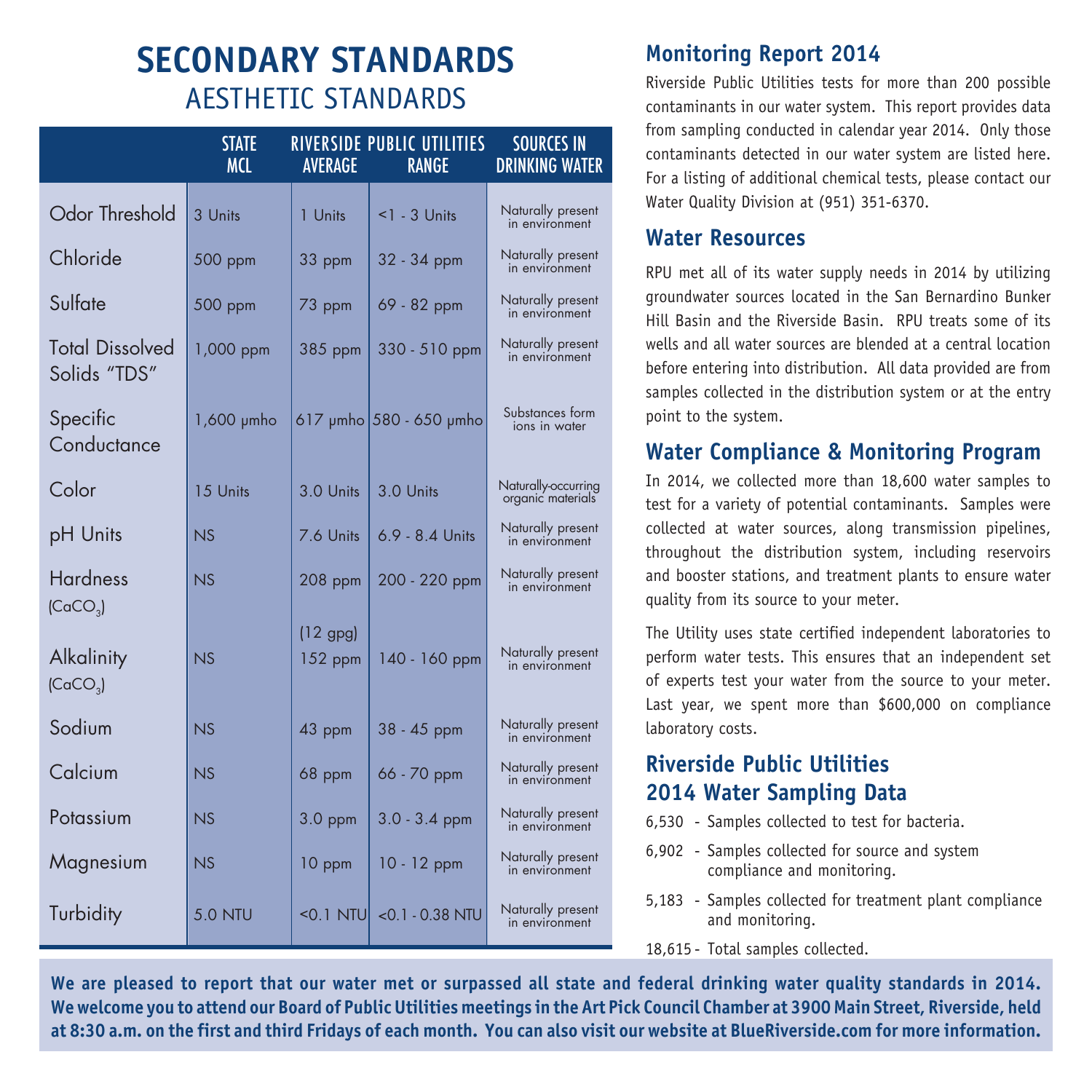## **RIVERSIDE PUBLIC UTILITIES 2014 WATER QUALITY REPORT** PRIMARY STANDARDS: MANDATORY HEALTH-RELATED STANDARDS

| <b>CONTAMINANT</b>                                               | <b>STATE MCL</b>                    | <b>STATE PHG</b>                   | <b>AVERAGE</b>        | <b>RIVERSIDE PUBLIC UTILITIES</b><br><b>RANGE</b> | <b>SOURCES IN DRINKING WATER</b>                                                                                                                                                                                       |
|------------------------------------------------------------------|-------------------------------------|------------------------------------|-----------------------|---------------------------------------------------|------------------------------------------------------------------------------------------------------------------------------------------------------------------------------------------------------------------------|
| MICROBIOLOGICAL<br>Total Coliform (P/A) (a)                      | >5%                                 | 0 (MCLG)                           | 0%                    | $0 - 1%$                                          | Naturally present in environment                                                                                                                                                                                       |
| <b>CLARITY</b><br>Turbidity                                      | TT                                  | <b>NS</b>                          | 0.23 NTU<br>(Highest) | 99% Meeting<br>turbidity limits                   | Soil runoff                                                                                                                                                                                                            |
| <b>REGULATED ORGANIC</b><br><b>Total Trihalomethanes "TTHMs"</b> | 80 ppb                              | <b>NS</b>                          | $7.3$ ppb             | 1.7 - 9.9 ppb                                     | By-product of drinking water disinfection                                                                                                                                                                              |
| Chlorine                                                         | 4.0 ppm<br>(MRDL)                   | 4 ppm<br>(MRDLG)                   | $0.6$ ppm             | $0.11 - 2.2$ ppm                                  | Drinking water disinfectant added for treatment                                                                                                                                                                        |
| <b>REGULATED INORGANIC</b><br>Arsenic                            | 10 ppb                              | 4 ppt                              | $2.0$ ppb             | ND - 3.5 ppb                                      | Erosion of natural deposits                                                                                                                                                                                            |
| Fluoride                                                         | 2 ppm                               | $1.0$ ppm                          | $0.5$ ppm             | $0.5 - 0.6$ ppm                                   | Naturally present in environment                                                                                                                                                                                       |
| Nitrate $(NO3)$                                                  | 45 ppm                              | 45 ppm                             | 25 ppm                | 22 - 30 ppm                                       | Naturally present in environment                                                                                                                                                                                       |
| Perchlorate                                                      | 6 ppb                               | 6 ppb                              | <b>ND</b>             | <b>ND</b>                                         | Inorganic chemical used in variety of industrial operatives                                                                                                                                                            |
| <b>Hexavalent Chromium</b>                                       | 10 ppb                              | $0.02$ ppb                         | 2.1 ppb               | $1.8 - 2.4$ ppb                                   | $\label{thm:main} \text{Discharge from electrophating factories, leather tanneries, wood presentation, chemical synthesis, refractory production, and textile manufacturing facilities; erosion of natural deposits.}$ |
| <b>RADIOLOGICAL</b><br>Gross Alpha                               | 15 pCi/L                            | 0 (MCLG)                           | $7.6$ pCi/L           | $<$ 3 - 5 pCi/L                                   | Erosion of natural deposits                                                                                                                                                                                            |
| Uranium                                                          | 20 pCi/L                            | $0.43$ pCi/L                       | $7.7$ pCi/L           | $4.2 - 13 pCi/L$                                  | Erosion of natural deposits                                                                                                                                                                                            |
| LEAD/COPPER (AL)<br>(90% Household Tap)                          |                                     |                                    |                       |                                                   |                                                                                                                                                                                                                        |
| Copper (b)                                                       | 1,300 ppb                           | $300$ ppb                          | 580 ppb               | $50 - 940$ ppb                                    | Internal corrosion of home plumbing                                                                                                                                                                                    |
| <b>REGULATED CONTAMINANTS</b><br><b>WITH NO MCLS</b>             | <b>NOTIFICATION</b><br><b>LEVEL</b> | <b>STATE PHG</b><br><b>OR MCLG</b> | AVERAGE               | <b>RIVERSIDE</b><br><b>RANGE</b>                  |                                                                                                                                                                                                                        |
| Vanadium                                                         | 50 ppb                              | <b>NS</b>                          | $6.2$ ppb             | 5.6 - 7.9 ppb                                     |                                                                                                                                                                                                                        |
| <b>Boron</b>                                                     | 1000 ppb                            | <b>NS</b>                          | $134$ ppb             | 120 - 190 ppb                                     |                                                                                                                                                                                                                        |
| Chlorate                                                         | 800 ppb                             | <b>NS</b>                          | 61 ppb                | 56 - 66 ppb                                       |                                                                                                                                                                                                                        |
| Molybdenum                                                       | <b>NS</b>                           | <b>NS</b>                          | 4.1 ppb               | 4.0 - 4.2 ppb                                     |                                                                                                                                                                                                                        |
| N-Nitroso-di-n-butylamine                                        | NS                                  |                                    | <2 ppt                | $<$ 2 - 2.5 ppt                                   |                                                                                                                                                                                                                        |
| Strontium                                                        | <b>NS</b>                           |                                    | $495$ ppb             | 490 - 500 ppb                                     |                                                                                                                                                                                                                        |